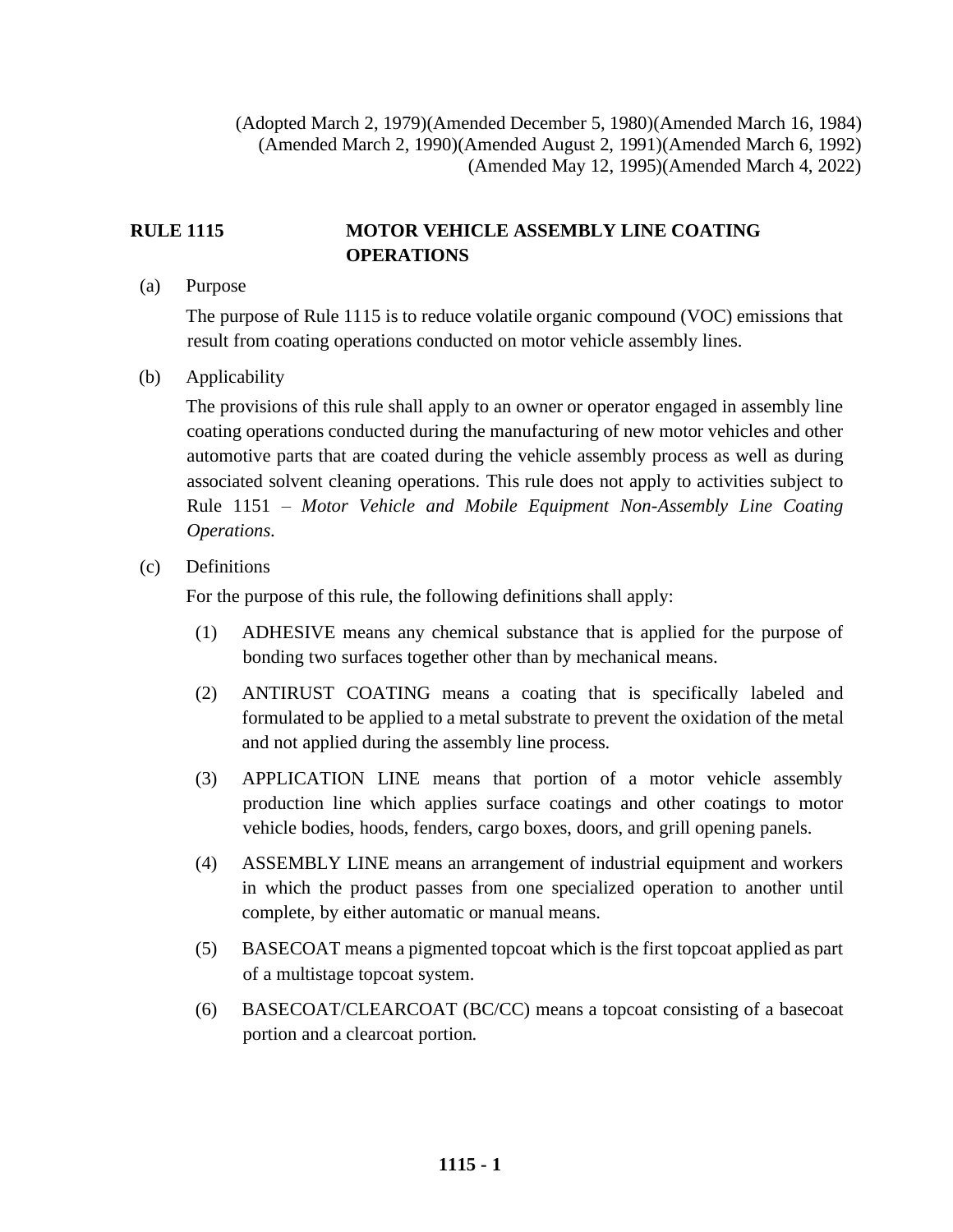- (c) (7) BEDLINER means a multi-component coating applied to a cargo bed after the application of topcoat and outside of the topcoat operation to provide additional durability.
	- (8) CAPTURE EFFICIENCY means the percentage of volatile organic compounds used, emitted, evolved, or generated by the operation, that are collected and directed to an air pollution control device.
	- (9) CAVITY WAX means a coating applied into the cavities of the vehicle primarily for the purpose of enhancing corrosion protection.
	- (10) CLEARCOAT means a topcoat which contains no pigments or only transparent pigments and which is the final topcoat applied as part of a multistage topcoat system.
	- (11) COATING means a material which is applied to a surface in order to beautify and/or protect such surface.
	- (12) DEADENER means a coating applied to selected vehicle surfaces primarily for the purpose of reducing the sound of road noise in the passenger compartment.
	- (13) ELECTRODEPOSITION means a process of applying a protective, corrosionresistant waterborne primer on exterior and interior surfaces that provides thorough coverage of recessed areas. It is a dip coating method that uses an electrical field to apply or deposit the conductive coating onto the part.
	- (14) EXEMPT COMPOUNDS means those compounds defined as Exempt Compounds in Rule 102 – *Definition of Terms*.
	- (15) FINAL REPAIR means the operations performed and coating(s) applied to completely assembled motor vehicles, or to parts that are not yet on a completely assembled motor vehicle, to correct damage or imperfections in the coating.
	- (16) FLEXIBLE COATING means a coating applied to polyurethane or vinyl substrate to protect the substrate from damage or to repair the substrate.
	- (17) GASKET/GASKET SEALING MATERIAL means a fluid applied to coat a gasket or replace and perform the same function as a gasket. Automobile and light-duty truck gasket/gasket sealing material includes room temperature vulcanization (RTV) seal material.
	- (18) GLASS BONDING PRIMER means a primer applied to the windshield or other glass, or to body openings, to prepare the glass or body opening for the application of glass bonding adhesives or the installation of adhesive bonded glass. Automotive and light-duty truck glass bonding primer includes glass bonding/cleaning primers that perform both functions (cleaning and priming of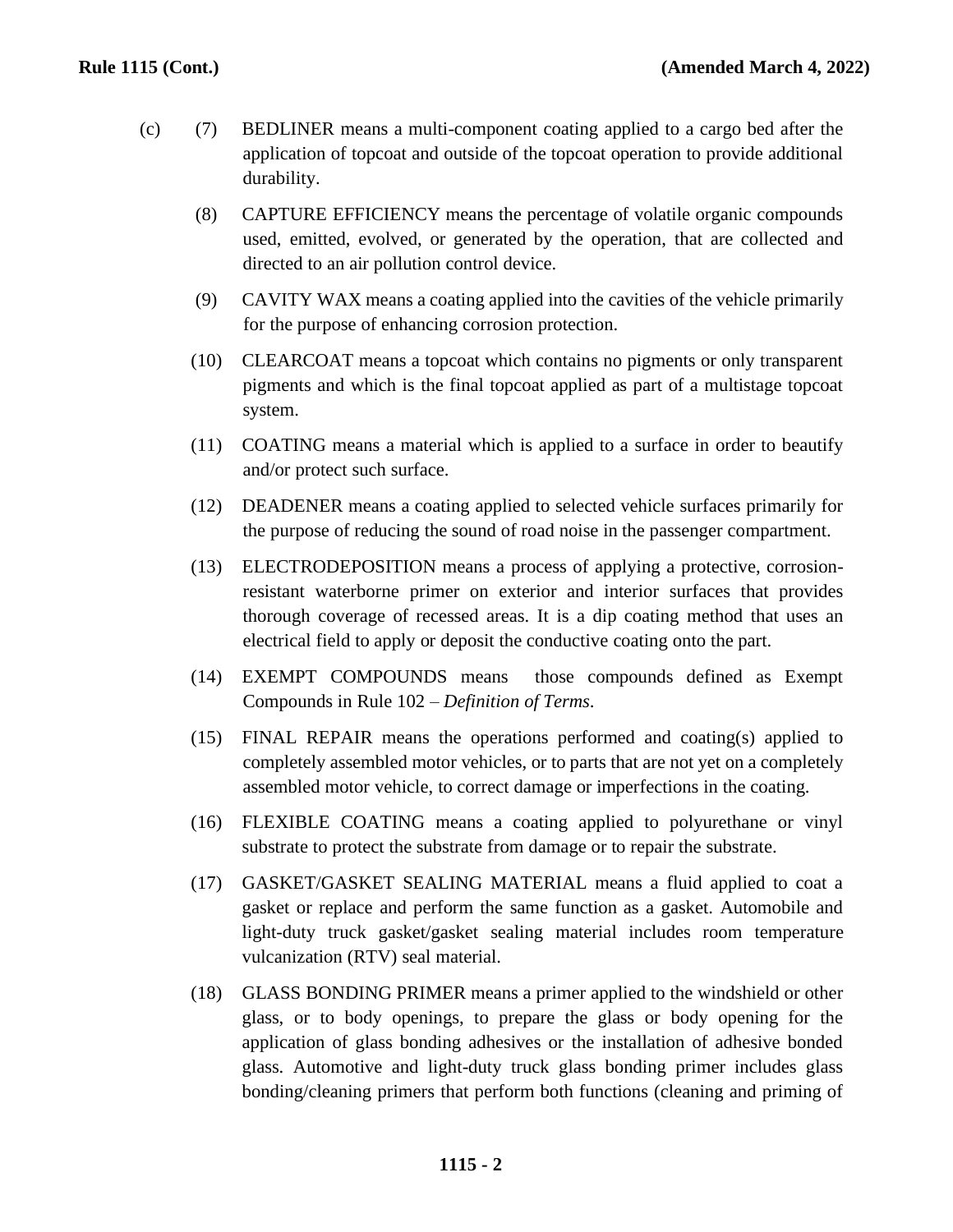- (c) the windshield or other glass, or body openings) prior to the application of adhesive or the installation of adhesive bonded glass.
	- (19) HIGH-VOLUME, LOW-PRESSURE (HVLP) SPRAY EQUIPMENT means equipment used to apply materials by means of a spray gun which is designed to atomize 100 percent by air pressure only and intended to be operated, and which is operated, between 0.1 and 10.0 pounds per square inch gauge (psig) of air atomizing pressure measured dynamically at the center of the air cap and at the air horns and is capable of achieving a transfer efficiency of a minimum of 65%.
	- (20) LUBRICATING WAX/COMPOUND means a protective lubricating material applied to vehicle hubs and hinges.
	- (21) METALLIC/IRIDESCENT TOPCOAT means a topcoat which contains iridescent particles, composed of either metal as metallic particles or silicon as mica particles, in excess of 5 g/L  $(0.042 \text{ lb/gal})$  as applied, where such particles are visible in the dry film.
	- (22) MIDCOAT means a semi-transparent topcoat which is the middle topcoat applied as part of a three-stage topcoat system.
	- (23) MOTOR VEHICLES means any self-propelled vehicles, including, but not limited to, motorcycles, passenger cars, light-duty trucks and vans, medium-duty and heavy-duty vehicles as defined in Section 1900, Title 13, of the California Code of Regulations. Additional examples include, but are not limited to, automobiles, buses, golf carts, tanks, and armored personnel carriers.
	- (24) MULTISTAGE TOPCOAT SYSTEM means any basecoat/clearcoat topcoat system or any three-stage topcoat system, manufactured as a system, and used as specified by the manufacturer.
	- (25) OVERALL CONTROL EFFICIENCY means the efficiency of an emission control system at which an equivalent or greater level of VOC reduction will be achieved so that the VOC emissions resulting from the use of coatings subject to this rule comply with the VOC emission limits established by the rule and includes consideration of both the capture efficiency and the efficiency of the control technology.
	- (26) PLASTIC PART means a polymer-based component added or installed onto a motor vehicle during the manufacturing process. It does not include any adhesives used to attach a plastic part to a vehicle.
	- (27) PRIMER means any coating applied prior to the applications of a topcoat for the purpose of corrosion resistance and/or adhesion of the topcoat.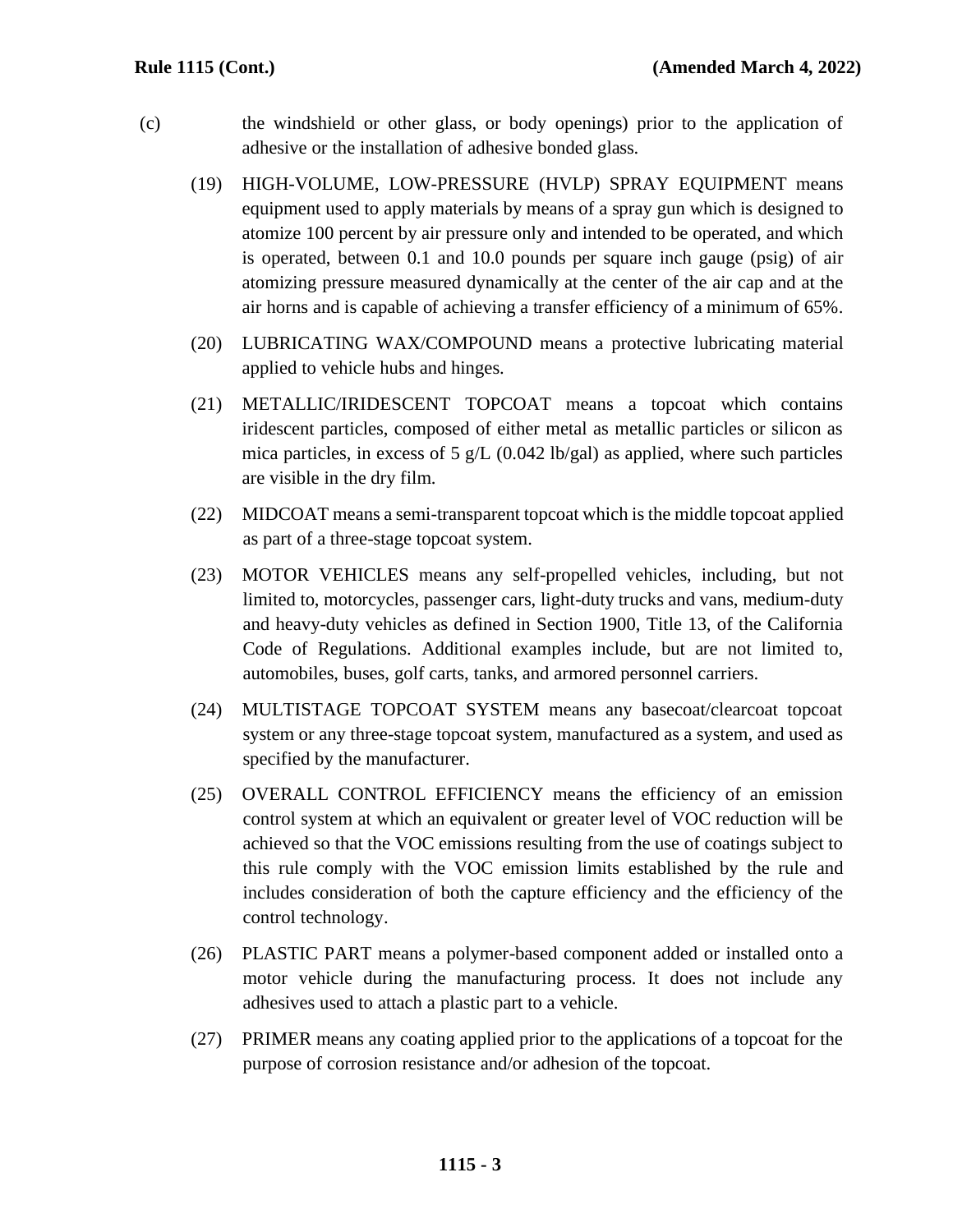- (c) (28) PRIMER SURFACER means an intermediate protective coating applied over the electrodeposition primer and under the topcoat. Primer-surfacer provides adhesion, protection, and appearance properties to the total finish. Primersurfacer may also be called guide coat or surfacer.
	- (29) PRIMER SURFACER OPERATIONS may include other coating(s) (e.g., antichip, lower-body anti-chip, chip-resistant edge primer, spot primer, blackout, deadener, interior color, basecoat replacement coating, etc.) that is (are) applied in the same spray booth(s).
	- (30) SEALER means a high viscosity material generally, but not always, applied in the paint shop after the body has received an electrodeposition primer coating and before the application of subsequent coatings (e.g., primer-surfacer). The primary purpose of an automotive sealer is to fill body joints completely so that there is no intrusion of water, gases or corrosive materials into the passenger area of the body compartment. Such materials are also referred to as sealant, sealant primer, or caulk.
	- (31) SOLIDS TURNOVER RATIO  $(R_T)$  means the ratio of total volume of coating solids that is added during electrodeposition in a calendar month divided by the total volume design capacity of the system.
	- (32) SOLVENT CLEANING OPERATION means the removal of loosely held uncured adhesives, uncured inks, uncured coatings, and contaminants which include, but are not limited to, dirt, soil, and grease from parts, products, tools, machinery, equipment, and general work areas. Each distinct method of cleaning in a cleaning process which consists of a series of cleaning methods shall constitute a separate solvent cleaning operation.
	- (33) THREE-STAGE TOPCOAT SYSTEM means a topcoat system composed of a basecoat portion, a midcoat portion, and a transparent clearcoat portion.
	- (34) TOPCOAT means the final coating applied to provide the final color and/or a protective finish. The topcoat may be a monocoat color or basecoat/clearcoat system. In-line repair and two-tone are part of topcoat.
	- (35) TRANSFER EFFICIENCY means the ratio of the volume of coating solids adhering to an object to the total or volume of coating solids used in the application process expressed as a percentage.
	- (36) TRUNK INTERIOR COATING means a coating outside of the primer-surfacer and topcoat operations, applied to the trunk interior to provide chip protection.
	- (37) UNDERBODY COATING means a coating applied to the undercarriage or firewall to prevent corrosion and/or provide chip protection.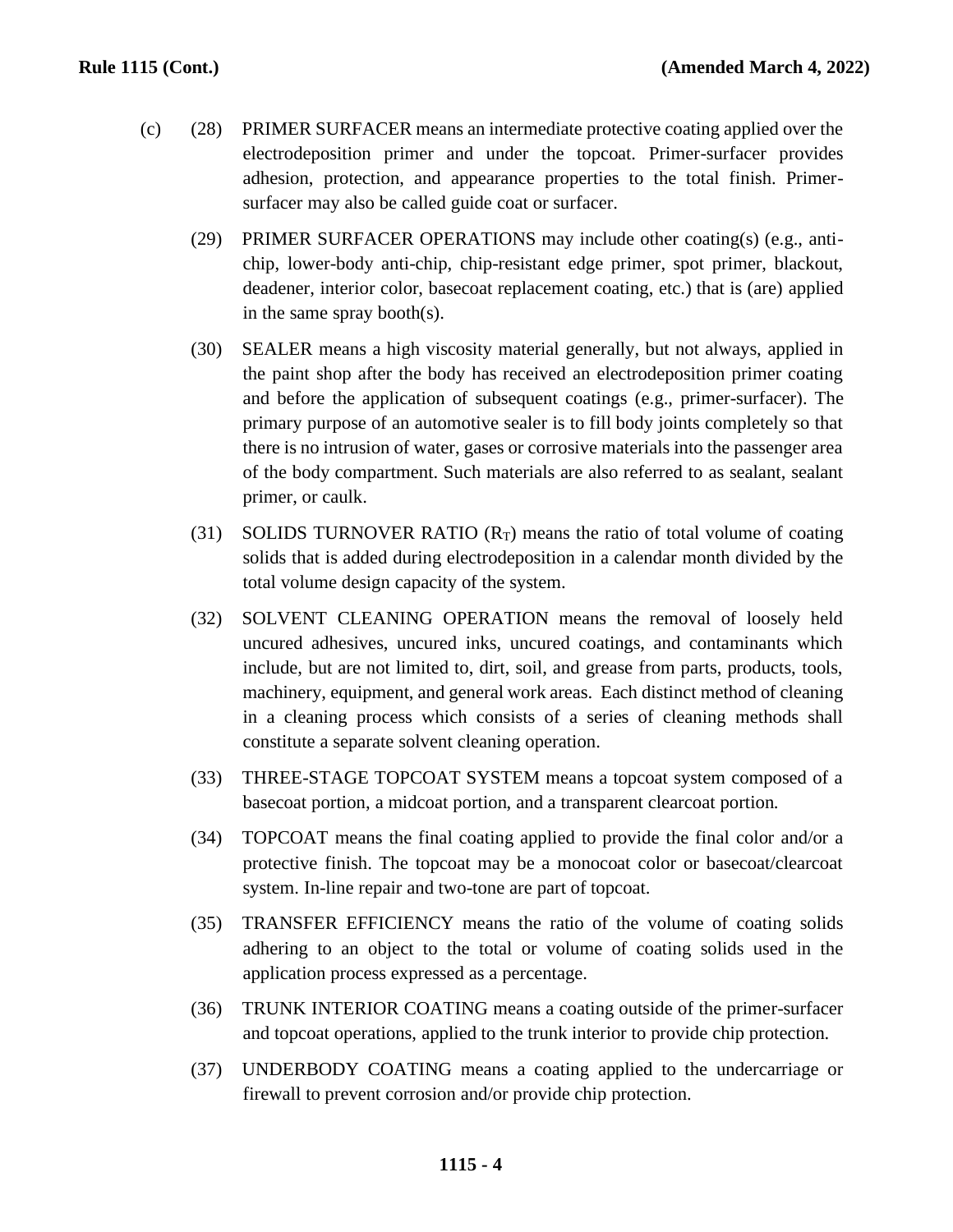(c) (38) VOC OF COATING LESS WATER AND LESS EXEMPT COMPOUNDS, OR REGULATORY VOC, means the weight of VOC per combined volume of VOC and coating solids and shall be calculated by the following equation:

| <b>VOC OF COATING</b>                                  |     |     |                              |
|--------------------------------------------------------|-----|-----|------------------------------|
| <b>LESS WATER AND</b>                                  |     |     |                              |
| <b>LESS EXEMPT</b>                                     |     |     | Wy-Ww-Wec                    |
| <b>COMPOUNDS</b>                                       |     |     | Vm-Vw-Vec                    |
| (expressed in grams per<br>liter or pounds per gallon) |     |     |                              |
| Where:                                                 | Wv  | $=$ | Weight of volatile compounds |
|                                                        | Ww  | $=$ | Weight of water              |
|                                                        | Wec | $=$ | Weight of exempt compounds   |
|                                                        | Vm  | $=$ | Volume of material           |
|                                                        | Vw  | $=$ | Volume of water              |
|                                                        | Vec | $=$ | Volume of exempt compounds   |

Weight is expressed in either grams or pounds.

Volume is expressed in either liters or gallons.

(39) VOC OF MATERIAL, OR ACTUAL VOC, means the weight of VOC per volume of material and shall be calculated by the following equation:

| <b>VOC OF MATERIAL</b><br>(expressed in grams per<br>liter or pounds per gallon) |     |     | Wv-Ww-Wec<br>Vm              |  |
|----------------------------------------------------------------------------------|-----|-----|------------------------------|--|
| Where:                                                                           | Wv  | $=$ | Weight of volatile compounds |  |
|                                                                                  | Ww  |     | Weight of water              |  |
|                                                                                  | Wec | $=$ | Weight of exempt compounds   |  |
|                                                                                  | Vm  |     | Volume of material           |  |
|                                                                                  |     |     |                              |  |

Weight is expressed in either grams or pounds.

Volume is expressed in either liters or gallons.

(40) VOC WEIGHT PER VOLUME OF SOLIDS DEPOSITED means the ratio of the VOC of material expressed in pounds per gallon (or grams per liter) to the amount of solids deposited during the application of a coating and shall be calculated by the following equation: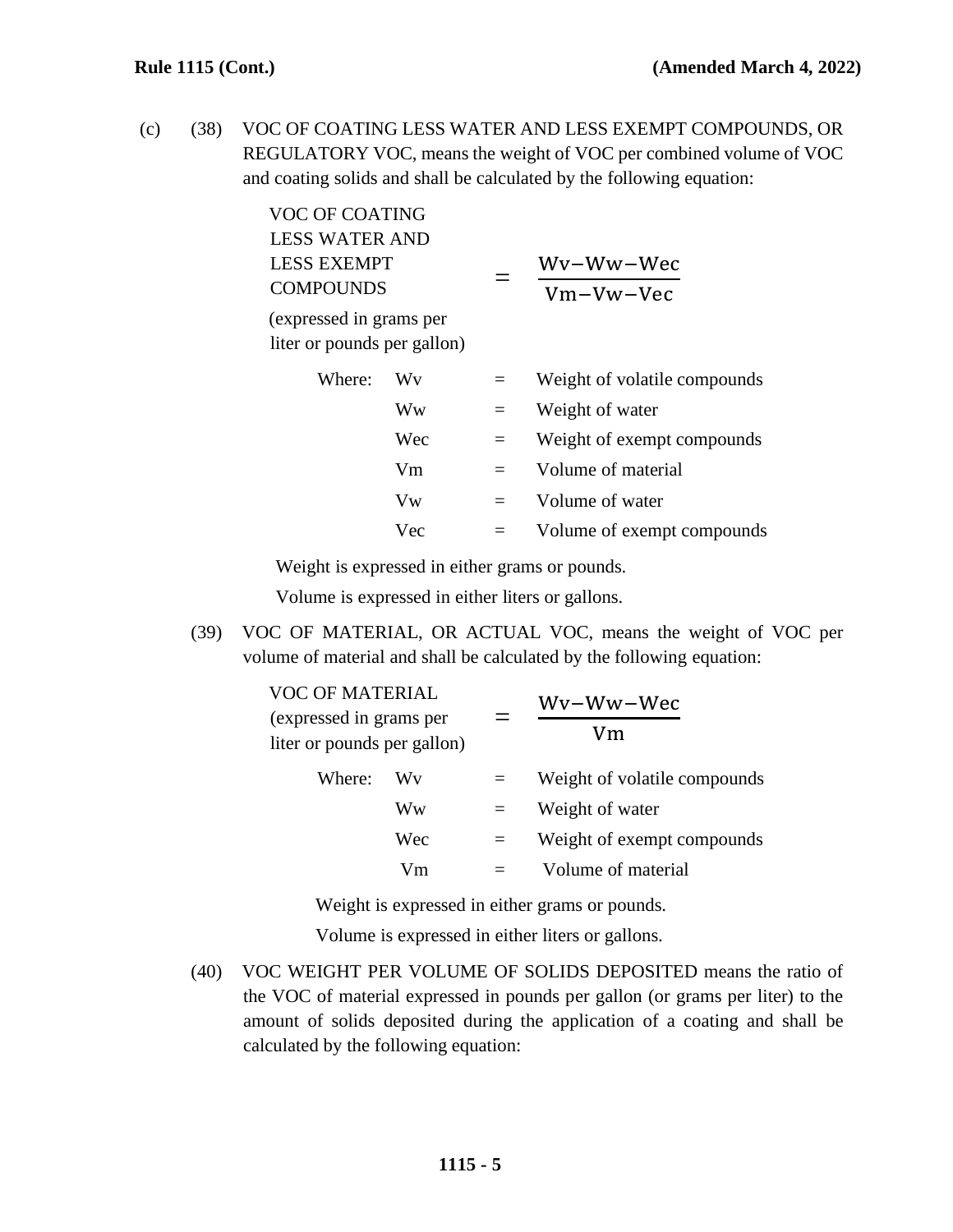(c)

|               | VOCmat                                        |
|---------------|-----------------------------------------------|
| VOCdep        | $\equiv$<br>TE x V%solid                      |
| Where: VOCdep | $=$ VOC weight per volume of solids deposited |
| VOCmat        | $=$ VOC of material                           |
| TE            | $=$ Transfer efficiency $(\%)$                |
| V%solid       | $=$ Volume percent of solids in the coating   |

- (41) VOLATILE ORGANIC COMPOUND (VOC) means the same as defined in Rule 102 – *Definition of Terms*.
- (42) WEATHERSTRIP ADHESIVE means an adhesive applied to weatherstripping materials for the purpose of bonding the weatherstrip material to the surface of the vehicle.
- (43) WHEEL TOPCOAT APPLICATION means a process where a coating is applied to the rims of tires installed on a motor vehicle.
- (d) Requirements
	- (1) VOC Content of Coatings and VOC Emission Limits

An owner or operator of a motor vehicle assembly line shall not apply a coating or miscellaneous material used at motor vehicle coating operations that has a VOC content in excess of the limits specified in Table 1 or Table 2 of this subdivision, except as provided in paragraph (d)(2).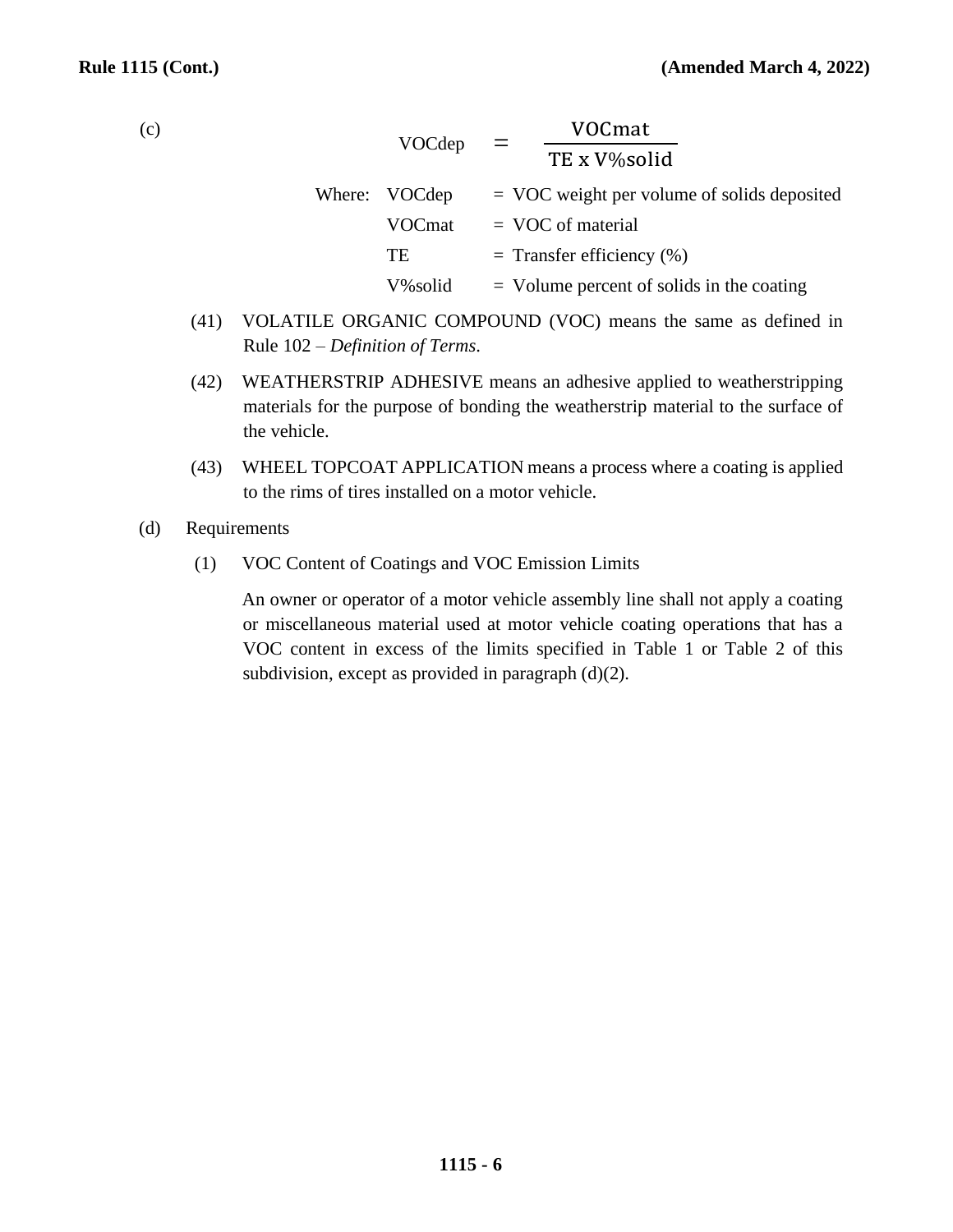| <b>Assembly</b><br><b>Coating Process</b>                                                                              |                                                                                           | Table 1. VOC Emission Linnus for Motor Venicle Assembly Coating Operations<br><b>VOC Emission Limit</b>                              |                          |
|------------------------------------------------------------------------------------------------------------------------|-------------------------------------------------------------------------------------------|--------------------------------------------------------------------------------------------------------------------------------------|--------------------------|
| Electrodeposition<br>Primer operations<br>(including<br>application area,<br>spray/rinse stations,<br>and curing oven) | Solids Turnover<br>Ratio $(R_T) \geq 0.16$                                                | $0.040 \leq R_T \leq 0.160$                                                                                                          | $R_T < 0.040$            |
|                                                                                                                        | 0.084 kg VOC per<br>liter $(0.7 \text{ lb/gal})$ of<br>solids deposited                   | 0.084 x 350 $^{0.160}R$ <sub>T</sub><br>kg VOC per liter<br>$(0.084 \times 350^{0.160-R}$ T<br>x 8.34 lb/gal) of<br>solids deposited | No VOC emission<br>limit |
| <b>Assembly</b><br><b>Coating Process</b>                                                                              |                                                                                           | <b>VOC Emission Limit</b>                                                                                                            |                          |
| Primer-Surfacer<br>operations<br>(including<br>application area,<br>flash off area, and<br>oven)                       |                                                                                           |                                                                                                                                      |                          |
| Topcoat operations<br>(including<br>application area,<br>flash-off area, and<br>oven)                                  | 1.44 kg VOC per liter (12.0 lb VOC/gal) of solids<br>deposited                            |                                                                                                                                      |                          |
| <b>Combined Primer-</b><br>Surfacer and<br>Topcoat operations                                                          |                                                                                           |                                                                                                                                      |                          |
| Final Repair<br>operations                                                                                             | 0.580 kg VOC per liter (4.8 lb VOC/gal) of Coating less<br>water and less exempt solvents |                                                                                                                                      |                          |

## (d) **Table 1: VOC Emission Limits for Motor Vehicle Assembly Coating Operations**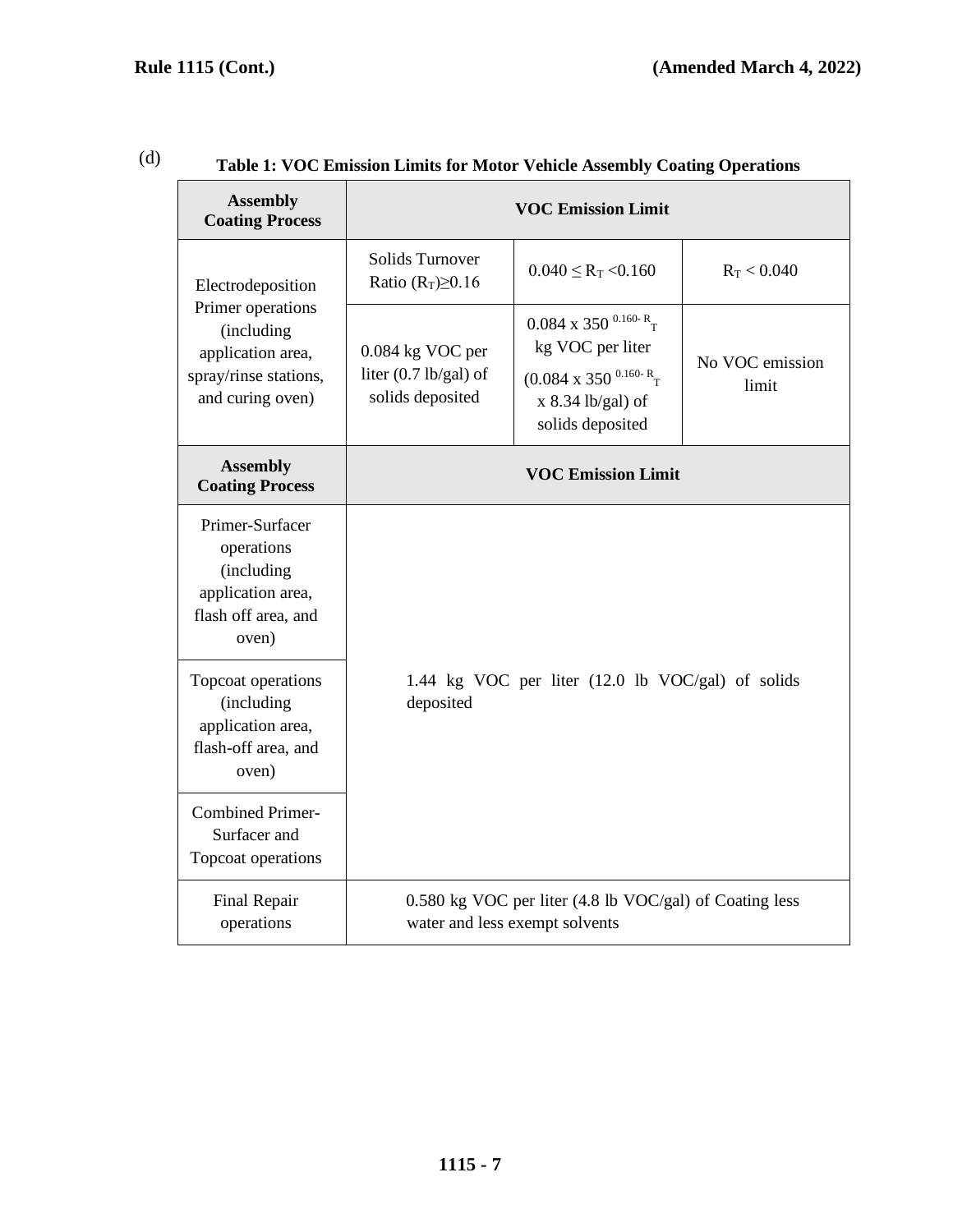(d) **Table 2: VOC Content Limits for Miscellaneous Materials Used in Motor Vehicle Assembly Coating Operations (Grams of VOC per Liter of Coating Less Water and Less Exempt Compounds, as Applied)**

| <b>Material</b>                          | <b>VOC Emission Limit, as Applied</b><br>grams per liter (lbs/gal) |
|------------------------------------------|--------------------------------------------------------------------|
| <b>Glass Bonding</b><br>Primer           | 900(7.5)                                                           |
| Adhesive                                 | 250(2.1)                                                           |
| Cavity Wax                               | 650(5.4)                                                           |
| Sealer                                   | 650(5.4)                                                           |
| Deadener                                 | 650(5.4)                                                           |
| Gasket/Gasket<br><b>Sealing Material</b> | 200(1.7)                                                           |
| <b>Material</b>                          | <b>VOC Emission Limit, as Applied</b><br>grams per liter (lbs/gal) |
| <b>Underbody Coating</b>                 | 650(5.4)                                                           |
| <b>Trunk Interior</b><br>Coating         | 650(5.4)                                                           |
| <b>Bedliner</b>                          | 200(1.7)                                                           |
| Weatherstrip<br>Adhesive                 | 750(6.3)                                                           |
| Lubricating<br>Wax/Compound              | 700(5.8)                                                           |

(2) An owner or operator may comply with the requirements of paragraph  $(d)(1)$  by means of an Alternative Emission Control Plan pursuant to Rule 108 – *Alternative Emission Control Plans*.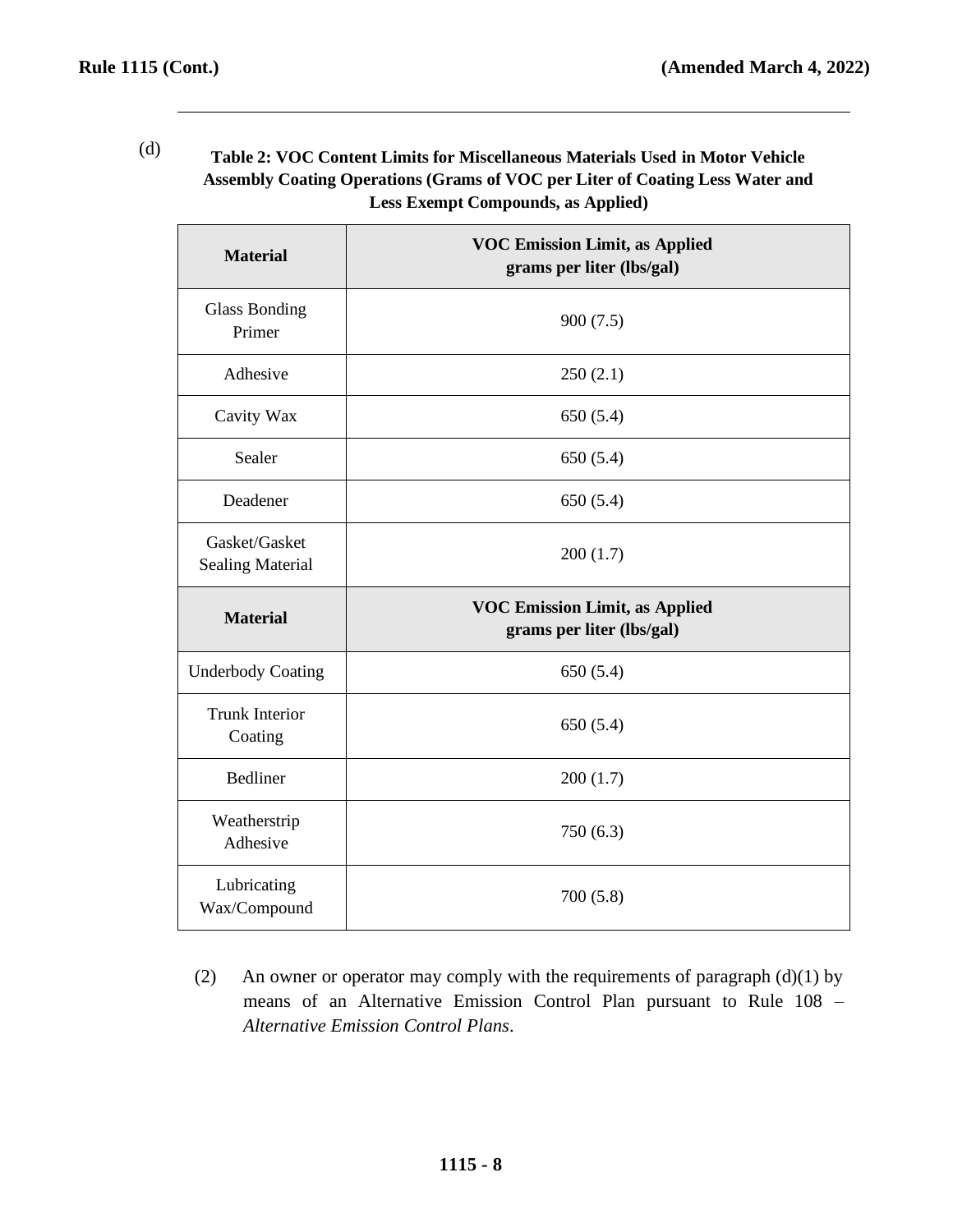(d) (3) Approved Emission Control System

An owner or operator may comply with the provisions of paragraph  $(d)(1)$  by using an approved emission control system for reducing VOC emissions, consisting of collection and control devices, provided such emission control system is approved pursuant to Rule 203 – Permit to Operate, in writing by the Executive Officer, for reducing emissions of VOC. The approved emission control system shall reduce the VOC emissions resulting from the use of coatings by an equivalent or greater level to that which would have been achieved by the provisions of paragraph  $(d)(1)$ .

The required efficiency of an emission control system at which an equivalent or greater level of VOC reduction will be achieved shall be calculated by the following equation:

C.E. = 
$$
[1 - {\frac{(VOC Lwc)}{(VOC L Wn, Max)}} x \frac{1 - (VOC L Wn, Max / Dn, Max)}{1 - (VOC L Wc / Dc)}}]
$$
 ] x 100

| Where: | C.E.                   | $=$ | Overall Control Efficiency, percent                                                                                            |
|--------|------------------------|-----|--------------------------------------------------------------------------------------------------------------------------------|
|        | <b>VOCLWc</b>          | $=$ | VOC Limit of Rule 1115, less water and less exempt<br>compounds, pursuant to subdivision (d).                                  |
|        | VOC <sub>LWn,MAX</sub> | $=$ | Maximum VOC content of non-compliant coating<br>used in conjunction with a control device, less water<br>and exempt compounds. |
|        | $D_{n,MAX}$            | $=$ | Density of solvent, reducer, or thinner contained in the<br>non-compliant coating.                                             |
|        | $D_c$                  | $=$ | Density of corresponding solvent, reducer, or thinner<br>used in the compliant coating system = 880 g/L.                       |

(4) Carcinogenic Materials

A person shall not manufacture motor vehicle assembly coatings for use in the South Coast AQMD in which nickel, cadmium or hexavalent chromium is introduced, used, or included as a pigment or as an agent to impart any property or characteristic to the motor vehicle assembly coatings during manufacturing, distribution, or use of the applicable motor vehicle assembly coatings.

- (5) Transfer Efficiency
	- (A) An owner or operator of an assembly line coating operation shall not apply coatings to any motor vehicle or any associated parts or components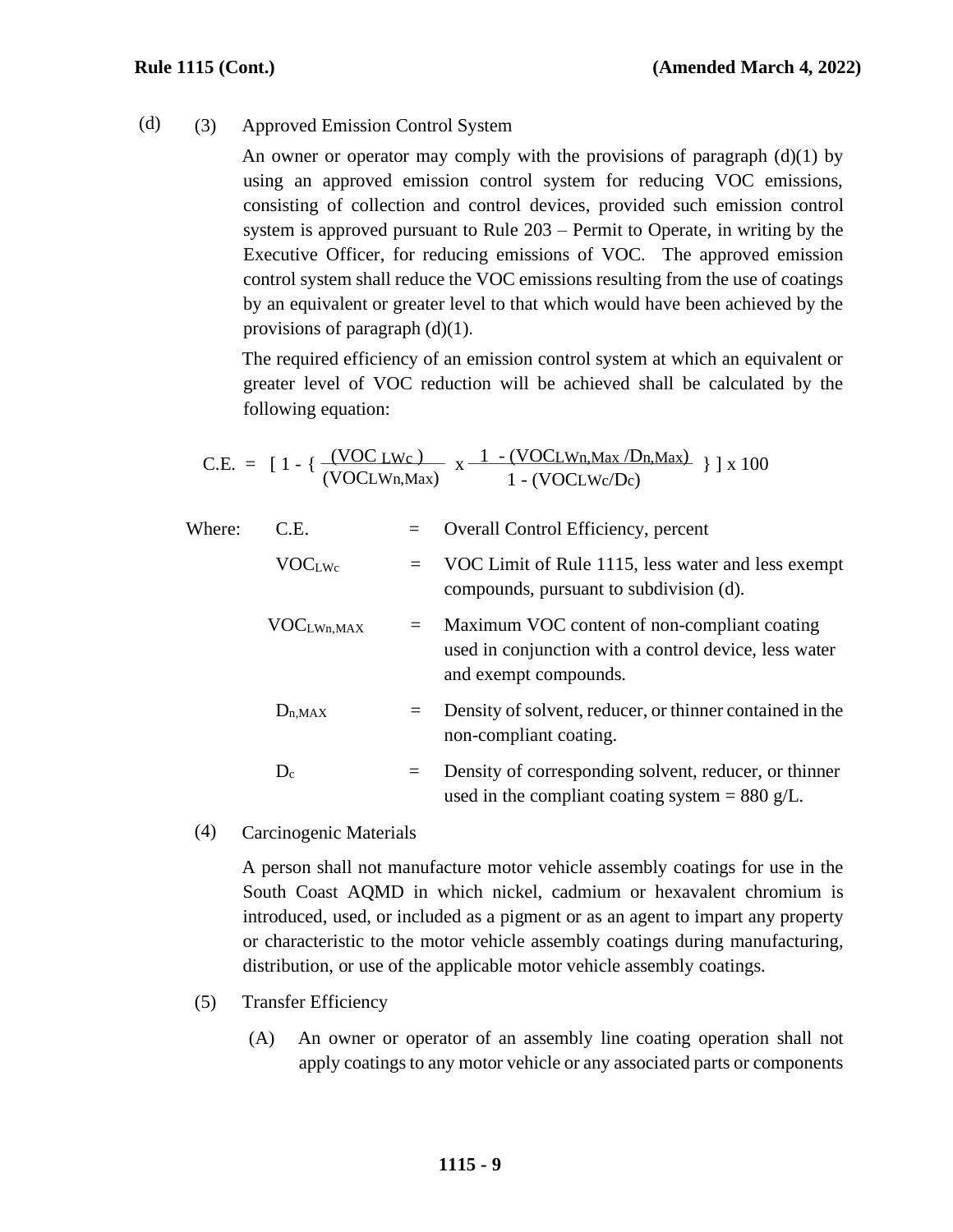to a motor vehicle on an assembly line except by the use of one of the following methods:

- (d) (i) electrostatic application, or
	- (ii) high-volume, low-pressure (HVLP) spray, or
	- (iii) brush, dip, or roller, or
	- (iv) spray gun application, provided the owner or operator demonstrates that the spray gun meets the HVLP definition in paragraph (c)(19) in design and use. A satisfactory demonstration must be based on the manufacturer's published technical material on the design of the spray gun and by a demonstration of the operation of the spray gun using an air pressure tip gauge from the manufacturer of the spray gun, or
	- (v) any such other automotive coating application methods as demonstrated, in accordance with the provisions of subparagraph  $(f)(2)$  capable of achieving equivalent or better transfer efficiency than the automotive coating application method listed in clause  $(d)(5)(A)(ii)$ , provided written approval is obtained from the Executive Officer prior to use.
	- (B) An owner or operator shall not apply any automotive coating by any of the methods listed in subparagraph  $(d)(5)(A)$  unless the automotive coating is applied with properly operating equipment, operated according to procedures recommended by the manufacturer and in compliance with applicable permit conditions, if any.
	- (6) Solvent Cleaning Operations; Storage and Disposal of VOC-containing Materials.

Solvent cleaning of application equipment, parts, products, tools, machinery, equipment, general work areas, and the storage and disposal of VOC-containing materials used in solvent cleaning operations shall be subject to Rule 1171 – *Solvent Cleaning Operations*.

- (e) Recordkeeping
	- (1) Recordkeeping for VOC Emissions

An owner or operator shall maintain records of automotive coating usage pursuant to South Coast AQMD Rule 109 – *Recordkeeping for Volatile Organic Compound Emissions* to demonstrate compliance with the emission limits in subdivision (d), and shall at a minimum include the following information:

## **1115 - 10**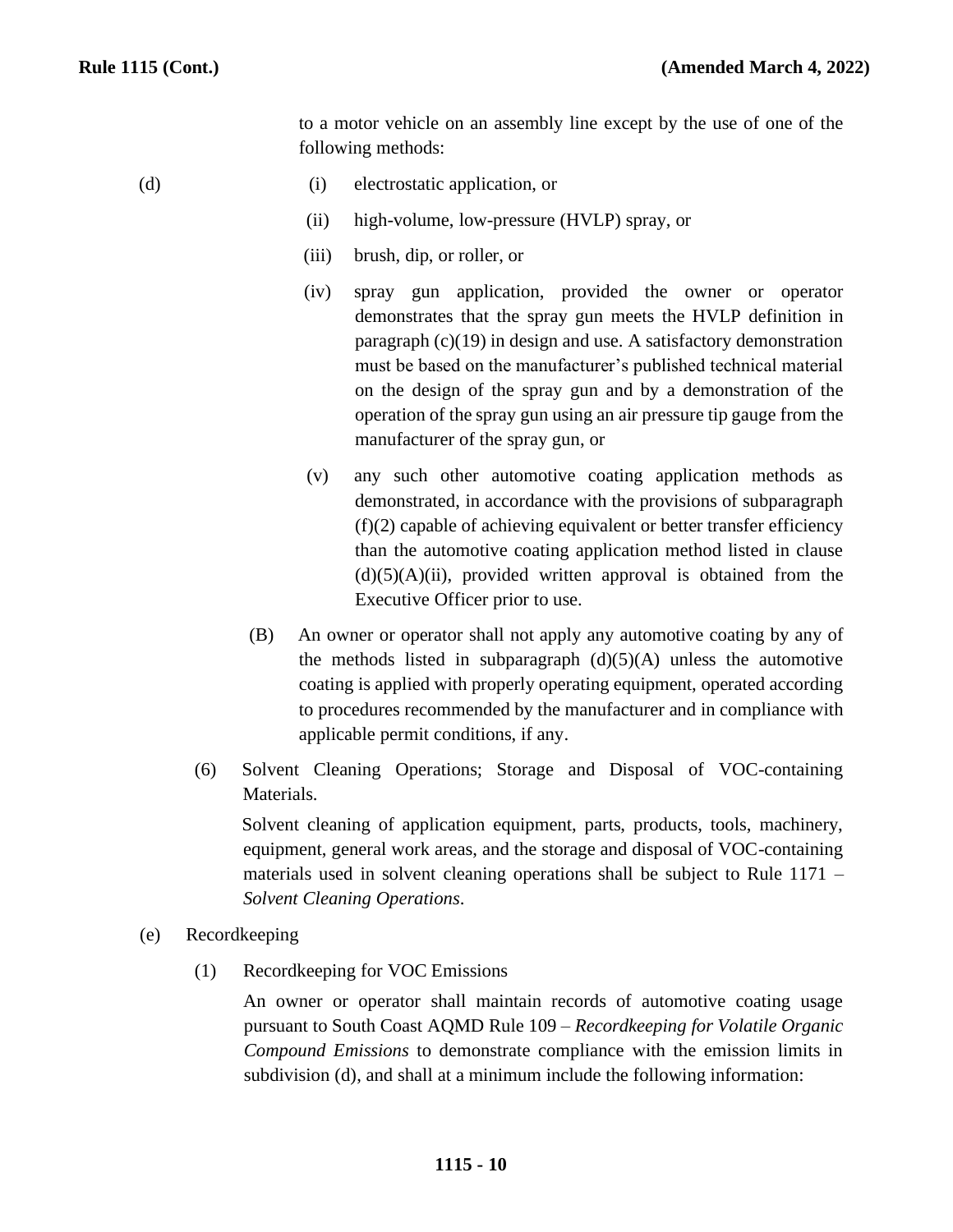- (e) (A) Material name and manufacturer; and
	- (B) Current manufacturer specification sheets, safety data sheets, technical data sheets, or air quality data sheets, which list the actual VOC, regulatory VOC, and solids content, for each ready-to-spray automotive coating (based on the manufacturer's stated mix ratio), and automotive coating components.
	- (C) Current manufacturer specification sheets, safety data sheets, technical data sheets, or air quality data sheets, which list the actual VOC and regulatory VOC for Miscellaneous Materials Used at Motor Vehicle Assembly Coating Operations
	- (2) Recordkeeping for Emission Control Systems

An owner or operator using an emission control system shall maintain records, available upon request by the Executive Officer, of key system operating parameters which will demonstrate continuous operation and compliance of the emission control system during periods of VOC emission producing activities. "Key system operating parameters" are those parameters necessary to ensure or document compliance with paragraph (d)(3), including, but not limited to, temperatures, pressure drop, and air flow rates.

- (f) Methods of Analysis
	- (1) Determination of VOC and solids content

The VOC and solids content of materials subject to the provisions of the rule shall be determined by the following methods:

- (A) United States Environmental Protection Agency Reference Method 24, [Code of Federal Regulations (CFR) Title 40, Part 60, Appendix A]. The exempt compound content shall be determined by South Coast AQMD Test Method 303 (Determination of Exempt Compounds) contained in the South Coast AQMD *Laboratory Methods of Analysis for Enforcement Samples* manual; or
- (B) South Coast AQMD Test Method 304 [Determination of Volatile Organic Compounds (VOCs) in Various Materials] contained in the South Coast AQMD *Laboratory Methods of Analysis for Enforcement Samples* manual; or
- (C) American Society of Testing and Materials (ASTM) Test D2369 Standard Test Method for Volatile Content of Coatings.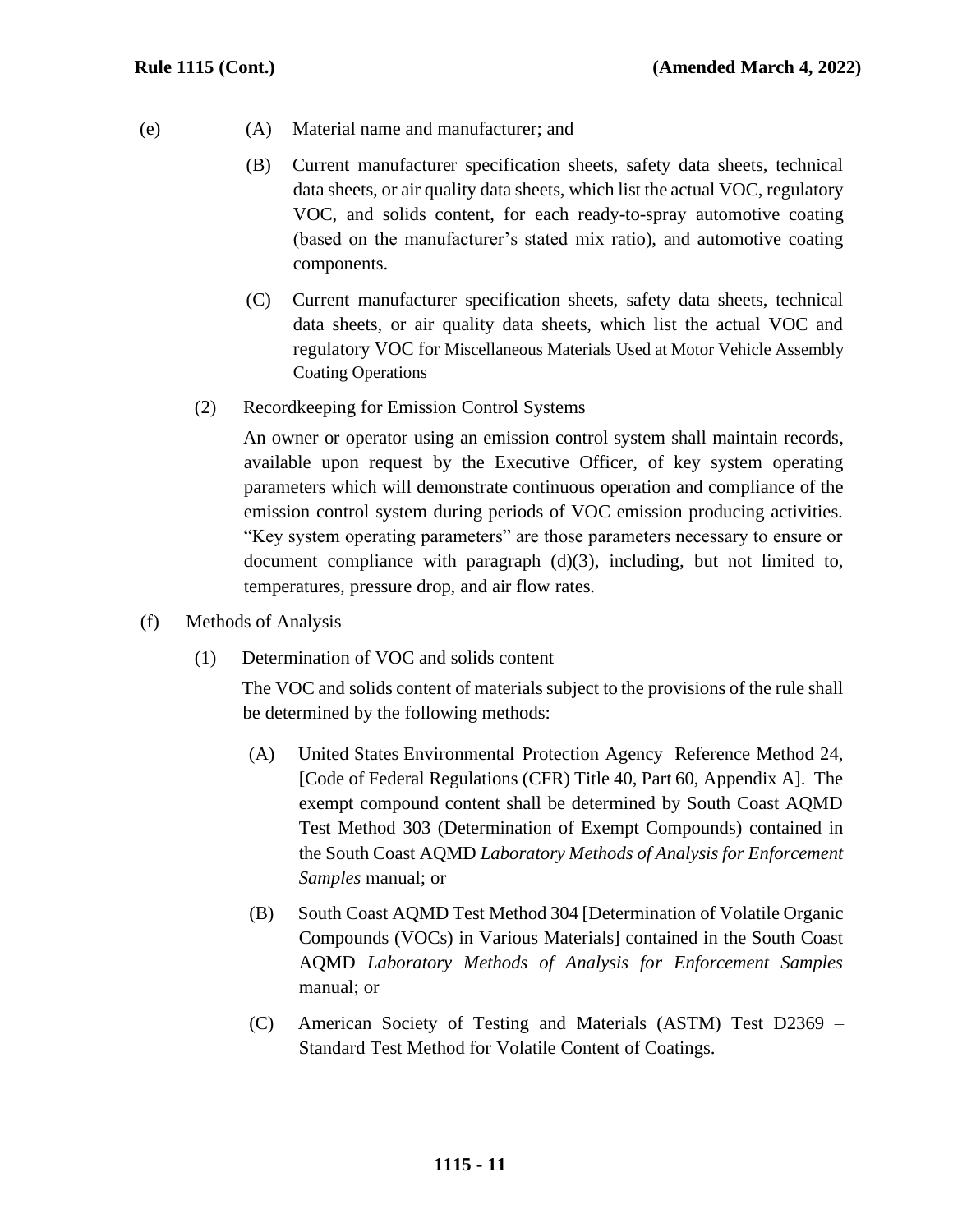(f) (D) Exempt Perfluorocarbon Compounds

The following classes of compounds:

- cyclic, branched, or linear, completely fluorinated alkanes;
- cyclic, branched, or linear, completely fluorinated ethers with no unsaturations;
- cyclic, branched, or linear, completely fluorinated tertiary amines with no unsaturations; and
- sulfur-containing perfluorocarbons with no unsaturations and with sulfur bonds only to carbon and fluorine,

will be analyzed as exempt compounds for compliance with paragraph (c), only when manufacturers specify which individual compounds are used in the coating formulation. In addition, the manufacturers must identify the United States Environmental Protection Agency, California Air Resources Board, and the District approved test methods used to quantify the amount of each exempt compound.

(2) Determination of Transfer Efficiency

The transfer efficiency of alternative automotive coating application methods, as defined by clause  $(d)(5)(A)(v)$ , shall be determined in accordance with the South Coast AQMD method "Spray Equipment Transfer Efficiency Test Procedure for Equipment User, May 24, 1989," and South Coast AQMD "Guidelines for Demonstrating Equivalency With District Approved Transfer Efficiency Spray Gun September 26, 2002."

- (3) Determination of Efficiency of Emission Control System
	- (A) The capture efficiency of the emissions control system as specified in paragraph (d)(3) shall be determined by the procedures presented in the U.S. EPA technical guidance document, "Guidelines for Determining Capture Efficiency, January 9, 1995." Notwithstanding the test methods specified by the Guidelines, any other method approved by the U.S. EPA, the California Air Resources Board, and the South Coast AQMD Executive Officer may be substituted.
	- (B) The efficiency of the control device of the emission control system as specified in paragraph (d)(3) and the VO5C content in the control device exhaust gases, measured and calculated as carbon, shall be determined by the U.S. EPA Test Methods 25, 25A, or South Coast AQMD Method 25.1 (Determination of Total Gaseous Non-Methane Organic Emissions as